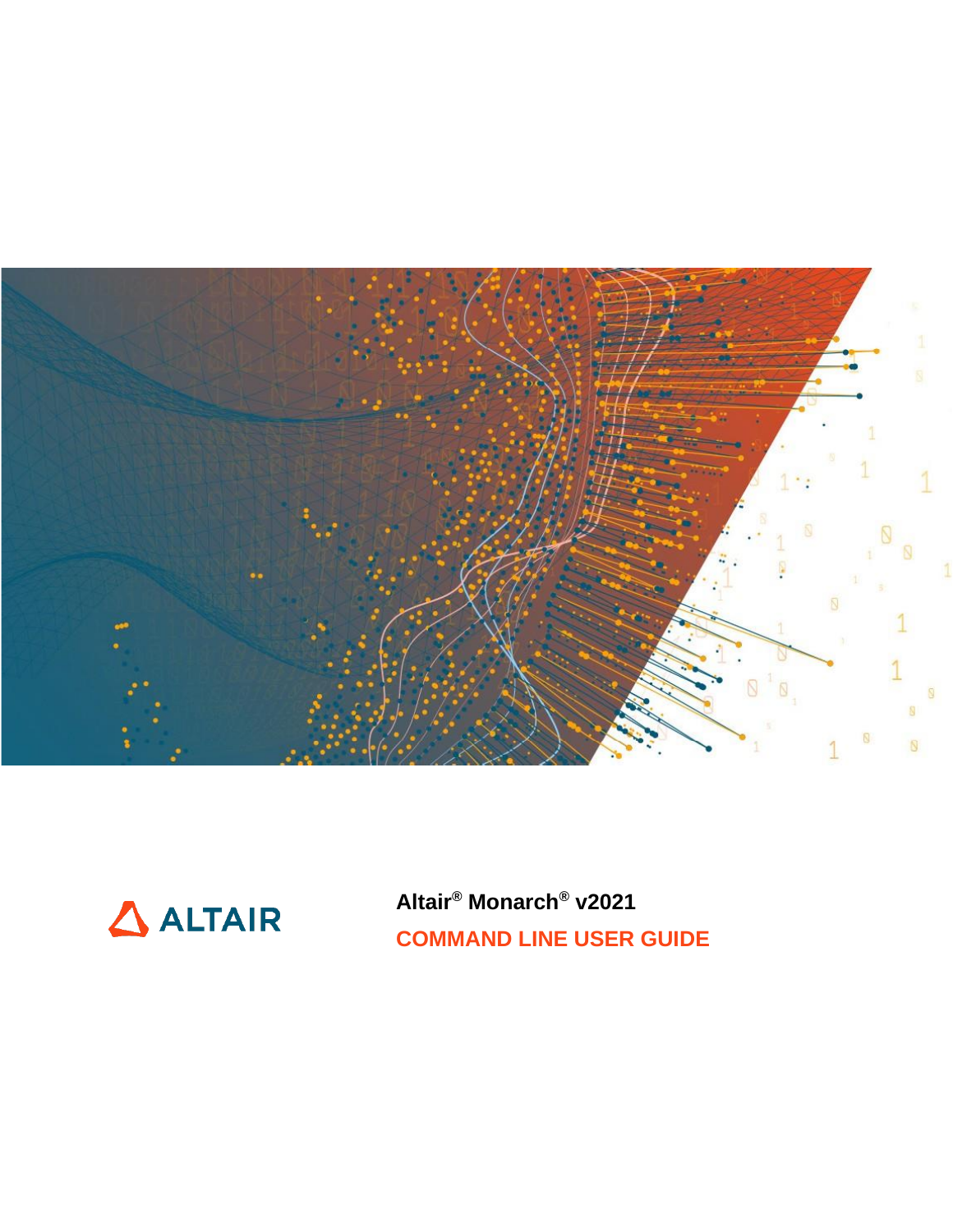### **TABLE OF CONTENTS**

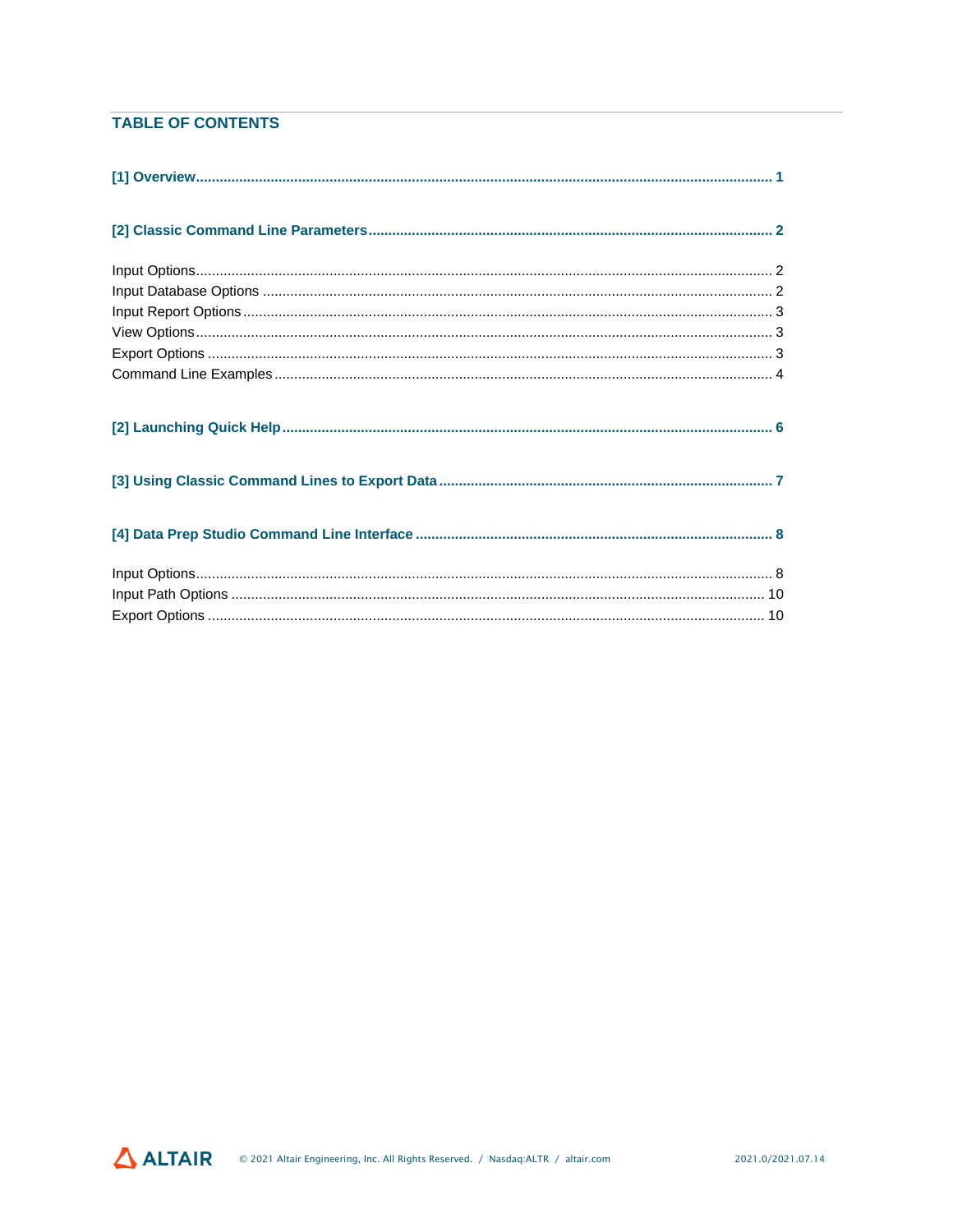# <span id="page-2-0"></span>**[1] OVERVIEW**

Monarch Complete supports a number of command line parameters that you can use to open files when you start a Monarch session or automate an entire session and produce an export file.

The syntax for a simple Monarch command line is:

Monarch.exe /rpt:[Report File] /mod:[Model File] /exp:[Export File] /[View]

To open password-protected PDF files, the following syntax is used:

```
Monarch.exe /rpt:[Report File@password] /mod:[Model File] /exp:[Export File] 
/[View]
```


The executable name is not the same as the interactive Monarch application. It is named Monarch.exe to help with compatibility of existing scripts for users upgrading from previous versions. Also, starting from Monarch v12, the command line module does not have a user interface, to increase performance.

For example, to open a report and Model and then export from Table View:

```
Monarch.exe /rpt:"C:\Users\Public\Documents\Altair
Monarch\Reports\classic.prn" /mod:"C:\Users\Public\Documents\Altair
Monarch\Models\lesson9.dmod" /exp:"C:\Users\Public\Documents\Altair
Monarch\Export\classic.xls" /T
```
To open multiple reports, set a runtime field called "Test" to "True," and export from Summary View:

```
Monarch.exe /rpt:"C:\Users\Public\Documents\Altair
Monarch\Reports\classic.prn" /rpt:"C:\Users\Public\Documents\Altair
Monarch\Reports\classfeb.prn" /mod:"C:\Users\Public\Documents\Altair
Monarch\Models\runtime.dmod" /set:"Test"="True" 
/exp:"C:\Users\Public\Documents\Altair Monarch\Export\classic.xls" /S
```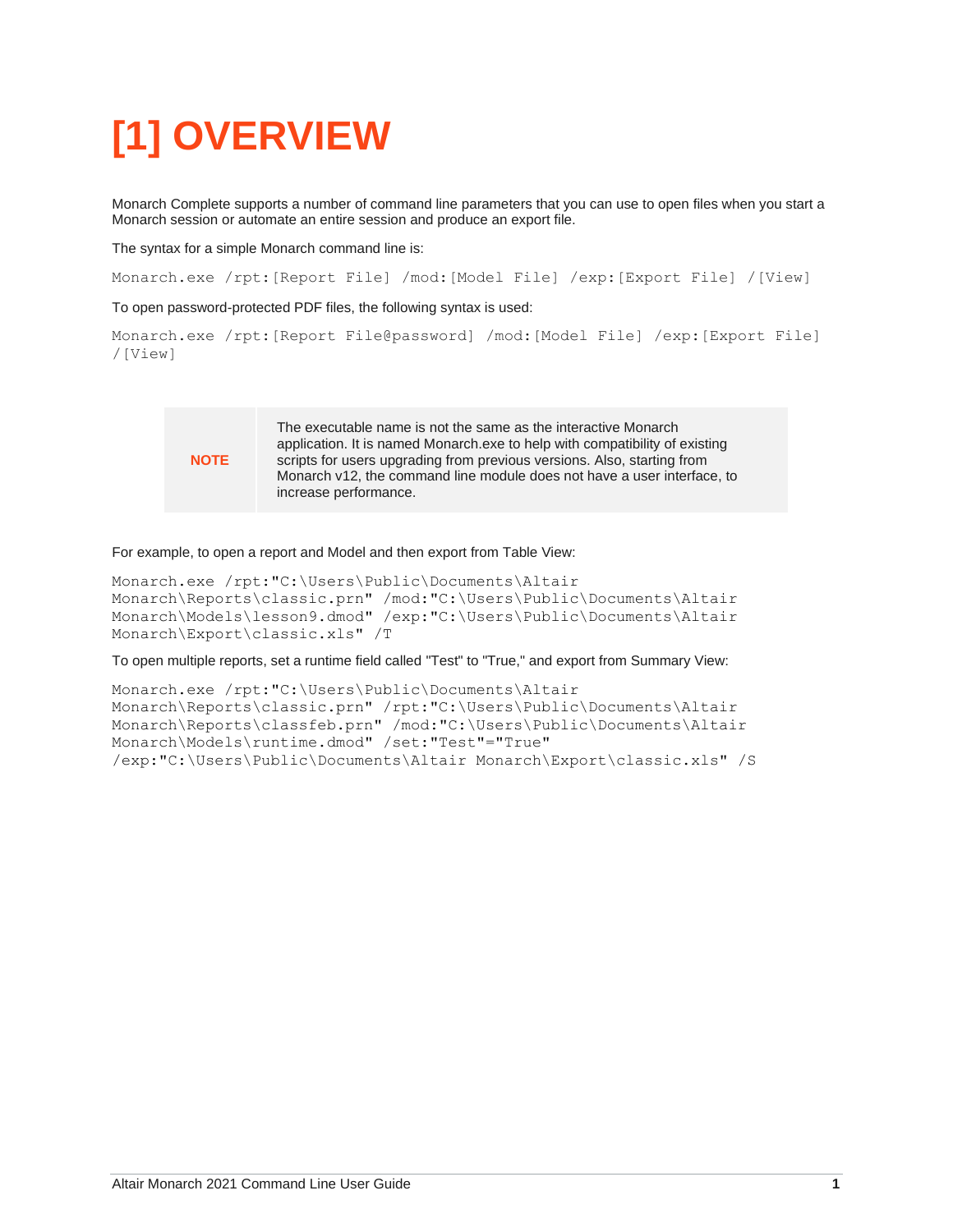# <span id="page-3-0"></span>**[2] CLASSIC COMMAND LINE PARAMETERS**

<span id="page-3-1"></span>The tables below present a list and descriptions of the Monarch Classic command line parameters.

## **INPUT OPTIONS**

| <b>PARAMETER</b>                                      | <b>DESCRIPTION</b>                                                                                                                                                                                                                                                                   |
|-------------------------------------------------------|--------------------------------------------------------------------------------------------------------------------------------------------------------------------------------------------------------------------------------------------------------------------------------------|
| /pri: [Project File]                                  | Specifies the Project file to use in the Monarch session.<br>When the /pri and /rpt switches are used in tandem, the reports specified in the<br>command line override any report indicated in the Project, i.e., if the Project<br>already contains a report list, it is discarded. |
| /mod: [Model File]                                    | Specifies the Model file to use in the Monarch session.<br><b>Note:</b> Omit this parameter if you specified a Project file as the first parameter.                                                                                                                                  |
| $\sqrt{\text{set}}$ : [Field Name] =<br>[Field Value] | Sets a runtime parameter named [Field Name] to the value [Field Value] from the<br>command line, instead of typing the values into a dialog box.<br>If all runtime parameters are fulfilled from the command line, the corresponding<br>dialog is suppressed upon program startup.   |

## <span id="page-3-2"></span>**INPUT DATABASE OPTIONS**

| <b>PARAMETER</b>                          | <b>DESCRIPTION</b>                                                                                                                                                                                                                                                                                                                                                                                                                                                                 |
|-------------------------------------------|------------------------------------------------------------------------------------------------------------------------------------------------------------------------------------------------------------------------------------------------------------------------------------------------------------------------------------------------------------------------------------------------------------------------------------------------------------------------------------|
| /datasource: [name]=<br>connection string | Specifies the connection string for a named data source, where name is either<br>maindb (for the main database) or the name of an external lookup.<br>For example, /datasource:Lookup2="c:\test\MyData.mdb" sets<br>"c:\test\MyData.mdb" as the source for the external lookup named "Lookup2" and<br>overrides whatever source was specified in the model.<br>If the maindb is to be opened, the syntax<br>"/datasource:maindb=[name]=connection string" must be explicitly used. |
| $/table: [name=]$<br>tablename            | Specifies the table to open for the named data source, where name is either<br>maindb (for the main database) or the name of an external lookup. If the "name="<br>part is omitted, maindb is implied.<br>For example, "/table:Lookup2=Employees" sets "Employees" as the table for the<br>external lookup named "Lookup2" and overrides whatever table was specified in<br>the model.                                                                                             |
| /pwd: [name=]password                     | Specifies the password to use for the named data source, where name is either<br>maindb (for the main database) or the name of an external lookup. If the "name="<br>part is omitted, maindb is implied. For example, "/pwd:fred" sets "fred" as the<br>password to be used for the main import table.                                                                                                                                                                             |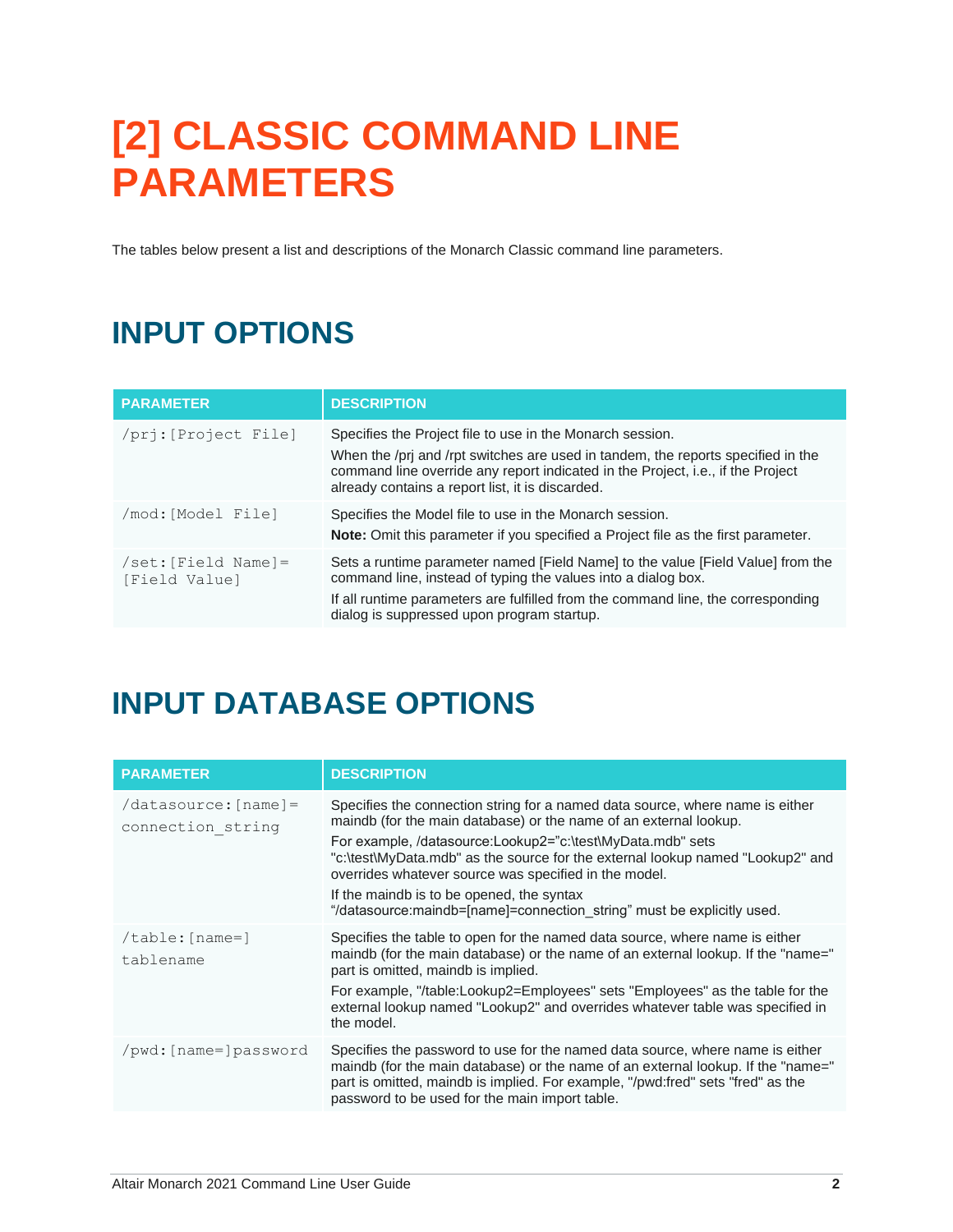## <span id="page-4-0"></span>**INPUT REPORT OPTIONS**

| <b>PARAMETER</b>    | <b>DESCRIPTION</b>                                                                                                                                                                                                                                                                                                                                                       |
|---------------------|--------------------------------------------------------------------------------------------------------------------------------------------------------------------------------------------------------------------------------------------------------------------------------------------------------------------------------------------------------------------------|
| /rpt: [Report File] | Specifies the report file to use in the Monarch session.<br>You can specify /rpt: more than once to open multiple reports.<br>If you specified a Project file and that Project has existing reports, the reports<br>specified in the command line override any report indicated in the Project, i.e., if<br>the Project already contains a report list, it is discarded. |

### <span id="page-4-1"></span>**VIEW OPTIONS**

| <b>PARAMETER</b> | <b>DESCRIPTION</b>                    |
|------------------|---------------------------------------|
| / R              | Sets the current view to Report View  |
| /T               | Sets the current view to Table View   |
|                  | Sets the current view to Summary View |

### <span id="page-4-2"></span>**EXPORT OPTIONS**

| <b>PARAMETER</b>               | <b>DESCRIPTION</b>                                                                                                                                                                                                                                                                                                            |
|--------------------------------|-------------------------------------------------------------------------------------------------------------------------------------------------------------------------------------------------------------------------------------------------------------------------------------------------------------------------------|
| /exp: Export Path and<br>File] | Specifies the name of an export file to create. Include this parameter if you want<br>to automate a Monarch session.<br>The export file extension determines the file type produced. Valid extensions are:<br>DBF, MDB, ACCDB, TXT, PDF, XLS, XLSX, HTM, HTML, XML or any other<br>extension to create a delimited text file. |
| /expfileopt: [option]          | Sets the file option for the command line export. Possible values are:<br>Overwrite: create table, overwrite if the table already exists<br>□<br>Add: add (or append) data to an existing table. Create the table first if it does<br>□<br>not exist.<br>Skip: create the table only if it does not exist.<br>□               |
| /exptable: [Tablename]         | Sets the name of the table to be used for the command line export                                                                                                                                                                                                                                                             |
| /exptableopt: [option]         | Sets the table option for the command line export. Possible values are overwrite,<br>append, and skip.                                                                                                                                                                                                                        |
| /px:[jobname]                  | Runs a Project export jobname if it exists. Multiple jobs may be run using multiple<br>/px switches                                                                                                                                                                                                                           |
| /pxall                         | Specifies that all exports defined within the Project should be executed.                                                                                                                                                                                                                                                     |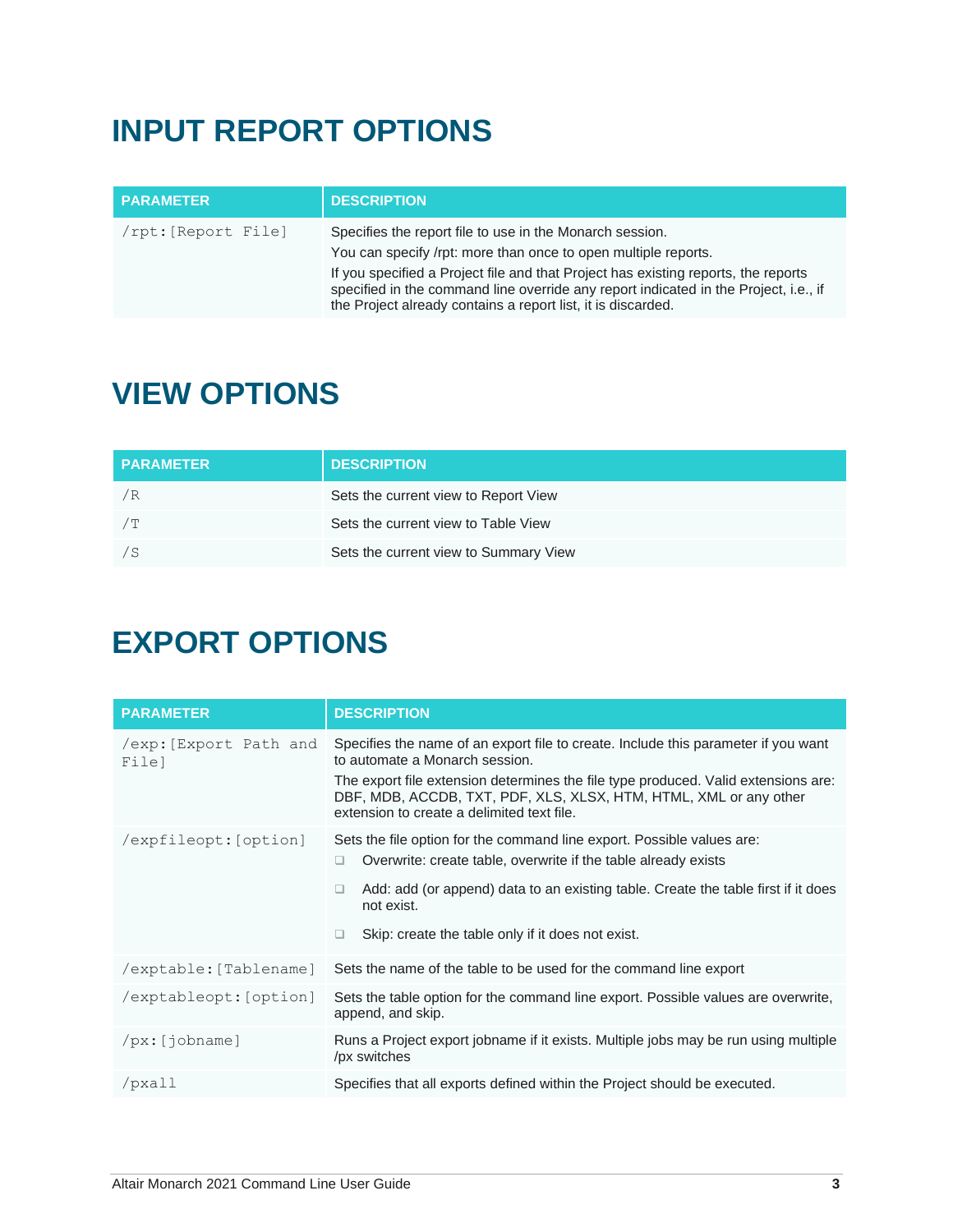These switches may appear in any order and may appear multiple times (with different name portions).



While these switches are primarily used to override values from a Project or Model file, they can be used to specify a main import table even in the absence of an associated database Project.

For example:

```
Monarch.exe /datasource:"c:\Data\June.mdb" /table:Sales /pwd:xyz 
/mod:"c:\Models\Sales.dmod" /exp:"c:\Exports\JuneSales.xls" /S
```
This command launches Monarch using data from table "Sales" in the Access database "c:\Data\June.mdb" (which requires password "xyz").

<span id="page-5-0"></span>The data is loaded and interpreted via Model "c:\Models\Sales.dmod.". The current summary (notice the "/S" switch) is then exported to "c:\Exports\JuneSales.xls."

### **COMMAND LINE EXAMPLES**

The following commands assume that you installed Monarch to the following folder:

c:\Program Files\Altair Monarch 2021\Monarch\

The following command launches Monarch and appends data to an existing file named classic.txt from Summary View:

```
"c:\Program Files\Altair Monarch 2021\Monarch.exe" 
/rpt:"C:\Users\Public\Documents\Altair Monarch\Reports\classic.prn" 
/mod:"C:\Users\Public\Documents\Altair Monarch\Models\lesson11.dmod" 
/expfileopt:add /exp:"C:\Users\Public\Documents\Altair
Monarch\Export\classic.txt" /S
```
The following command launches Monarch and exports classic.xls from Table View, overwriting an existing file:

```
"c:\Program Files\Altair Monarch 2021\Monarch.exe" 
/rpt:"C:\Users\Public\Documents\Altair Monarch\Reports\classic.prn" 
/mod:"C:\Users\Public\Documents\Altair Monarch\Models\lesson11.dmod" 
/expfileopt:overwrite /exp:"C:\Users\Public\Documents\Altair
Monarch\Export\classic.xls" /T
```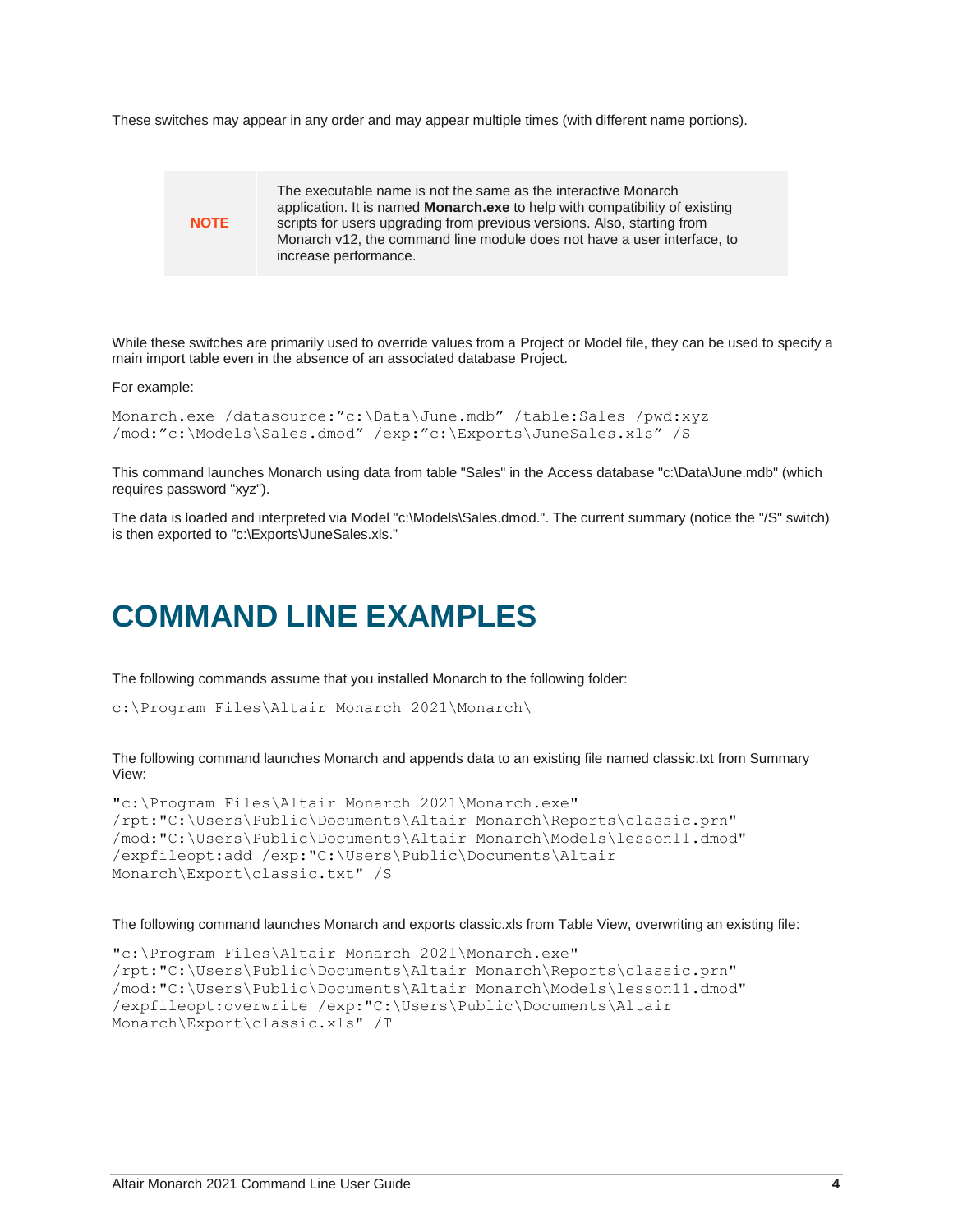The following command launches Monarch and appends data from Table View to an existing named range or sheet called "Test" within an existing file called classic.xls.

```
"c:\Program Files\Altair Monarch 2021\Monarch.exe" 
/rpt:"C:\Users\Public\Documents\Altair Monarch\Reports\classic.prn" 
/mod:"C:\Users\Public\Documents\Altair Monarch\Models\lesson11.dmod" 
/expfileopt:add /exptableopt:append /exptable: "Test" 
/exp:"C:\Users\Public\Documents\Altair Monarch\Export\classic.xls" /T
```
The following command launches Monarch and export data from Table View, overwriting an existing named range or sheet called "Test" within an existing file called classic.xls.

```
"c:\Program Files\Altair Monarch 2021\Monarch.exe" 
/rpt:"C:\Users\Public\Documents\Altair Monarch\Reports\classic.prn" 
/mod:"C:\Users\Public\Documents\Altair Monarch\Models\lesson11.dmod" 
/expfileopt:add /exptableopt:overwrite /exptable:"Test" 
/exp:"C:\Users\Public\Documents\Altair Monarch\Export\classic.xls" /T
```
The following command launches Monarch, opens the password-protected file data.pdf and exports data.xls from Table View.

```
"c:\Program Files\Altair Monarch 2021\Monarch.exe" 
/rpt:"C:\Users\Public\Documents\Altair Monarch\Reports\data.pdf@password" 
/mod:"C:\Users\Public\Documents\Altair Monarch\Models\modelFile.dmod" 
/exp:"C:\Users\Public\Documents\Altair Monarch\Export\data.xls" /T
```
You may use any of the following methods to pass a command line to Monarch:

- ❑ Select **Start** > **Run**, type the command line in the *Open* box, and then choose **OK**. Use this method if you will need to use the command line only once.
- ❑ Create an icon that includes the command line. Use this method if you want to run the same Monarch session in the future, such as when you receive a new instance of a report file.
- ❑ Enter one or more command lines into a batch file (.bat or .cmd) and execute the batch file.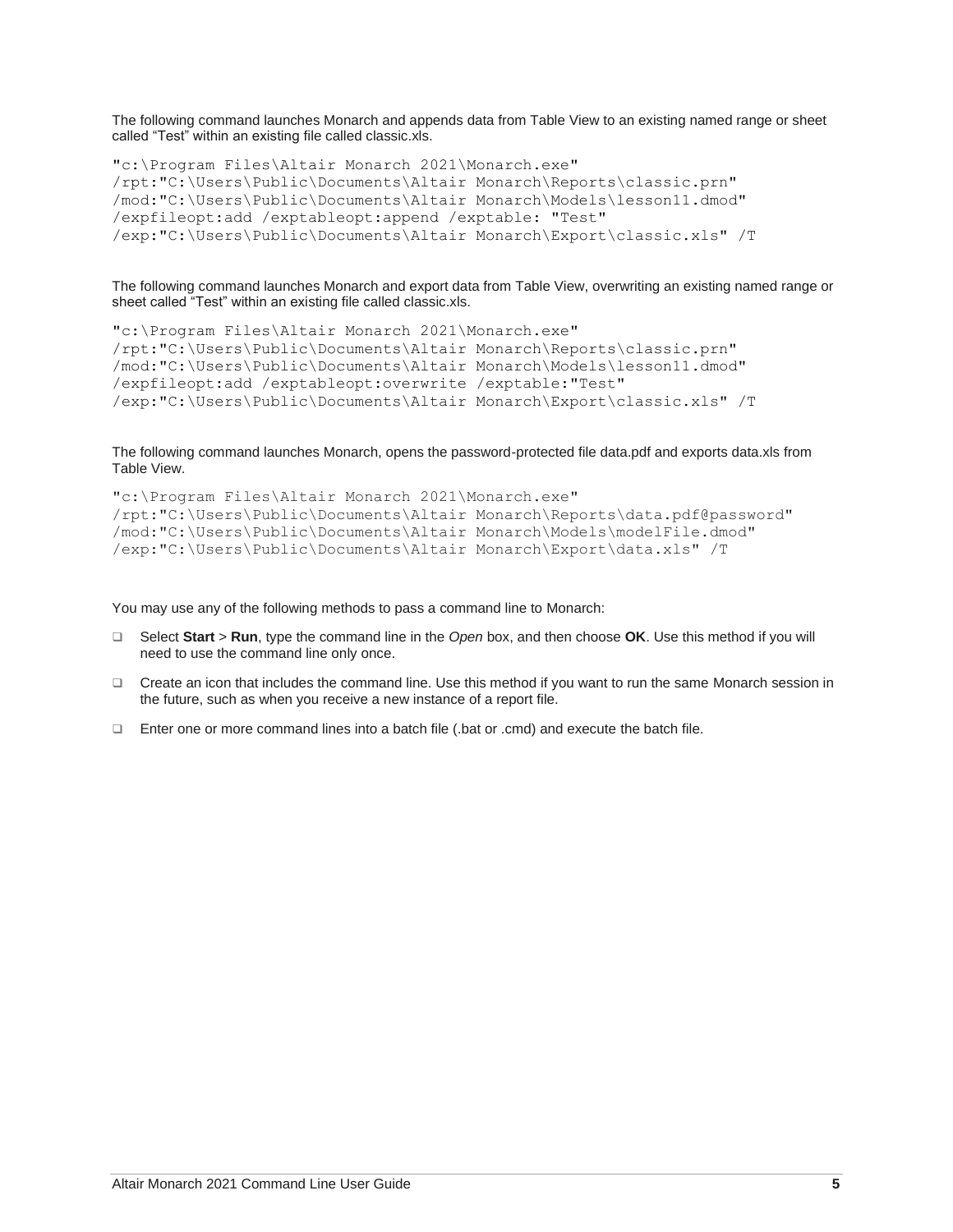# <span id="page-7-0"></span>**[2] LAUNCHING QUICK HELP**

You can run quick help from the command line to view the available arguments.

To view quick help, run the following from the command line.

"c:\Program Files\Altair Monarch 2021\Monarch.exe" /?

**NOTE**

The command above assumes that Monarch is installed in: c:\Program Files\Altair Monarch 2021\

Invoking quick help displays several usage options on screen:

| <b>EXIC:\Windows\system32\cmd.exe</b>                                                                                                                                                                                                                                                                                                                                                                                                                                                                                                                                                                                                                                     | $\mathbf{x}$<br>▣<br>$\Box$ |
|---------------------------------------------------------------------------------------------------------------------------------------------------------------------------------------------------------------------------------------------------------------------------------------------------------------------------------------------------------------------------------------------------------------------------------------------------------------------------------------------------------------------------------------------------------------------------------------------------------------------------------------------------------------------------|-----------------------------|
| cd C:\Program Files\Datawatch Monarch 13                                                                                                                                                                                                                                                                                                                                                                                                                                                                                                                                                                                                                                  |                             |
| C:\Program Files\Datawatch Monarch 13>monarch.exe /?                                                                                                                                                                                                                                                                                                                                                                                                                                                                                                                                                                                                                      |                             |
| C:\Program Files\Datawatch Monarch 13>                                                                                                                                                                                                                                                                                                                                                                                                                                                                                                                                                                                                                                    |                             |
| Monarch.exe Version 13.0.2.4352<br>Copyright c Datawatch Corporation 1996-2015. All rights reserved.                                                                                                                                                                                                                                                                                                                                                                                                                                                                                                                                                                      |                             |
| Usage: Monarch [input options] [view options] [export options] [PRF options]                                                                                                                                                                                                                                                                                                                                                                                                                                                                                                                                                                                              |                             |
| Input options:<br>/prj: <file path=""><br/>Path of a project file.<br/>/mod:<file path=""><br/>Path of a model file. If a project is specified, this model<br/>option is ignored.<br/><math>\sqrt{\sqrt{5}}</math> /set:<math>\langle</math>field name<math>\rangle</math>=<math>\langle</math>value<math>\rangle</math><br/>Sets the run-time field specified by <field name=""> to <value>.</value></field></file></file>                                                                                                                                                                                                                                               |                             |
| Input report option:<br>$\sqrt{\text{rot}}$ : $\langle \text{file } \text{path} \rangle$<br>Path of an input report. This option can be repeated<br>for multiple input files. If a project file is specified with<br>existing reports, they are retained and all /rpt files will<br>be added to the report list.                                                                                                                                                                                                                                                                                                                                                          |                             |
| Input database options:<br>/datasource:[ <name>=]<connection string=""><br/>Specifies a database input identified by <math>\zeta</math>connection string<math>\lambda</math>. If<br/><math>\langle</math>name&gt; is omitted or is 'maindb', this signifies the main input<br/>database. Otherwise, <name> must match an existing project lookup.<br/>The <connection string=""> will be used for the matching lookup.<br/>/table:[<name>=]<table_name><br/>The table name for datasource <name>.<br/>/pwd:[<name>=]<password><br/>The password to use for the specified datasource.</password></name></name></table_name></name></connection></name></connection></name> |                             |
| View options:<br>∕R<br>Sets the current view to report.<br>∕T                                                                                                                                                                                                                                                                                                                                                                                                                                                                                                                                                                                                             |                             |
| Sets the current view to table.<br>⁄S                                                                                                                                                                                                                                                                                                                                                                                                                                                                                                                                                                                                                                     |                             |
| Sets the current view to summary.                                                                                                                                                                                                                                                                                                                                                                                                                                                                                                                                                                                                                                         |                             |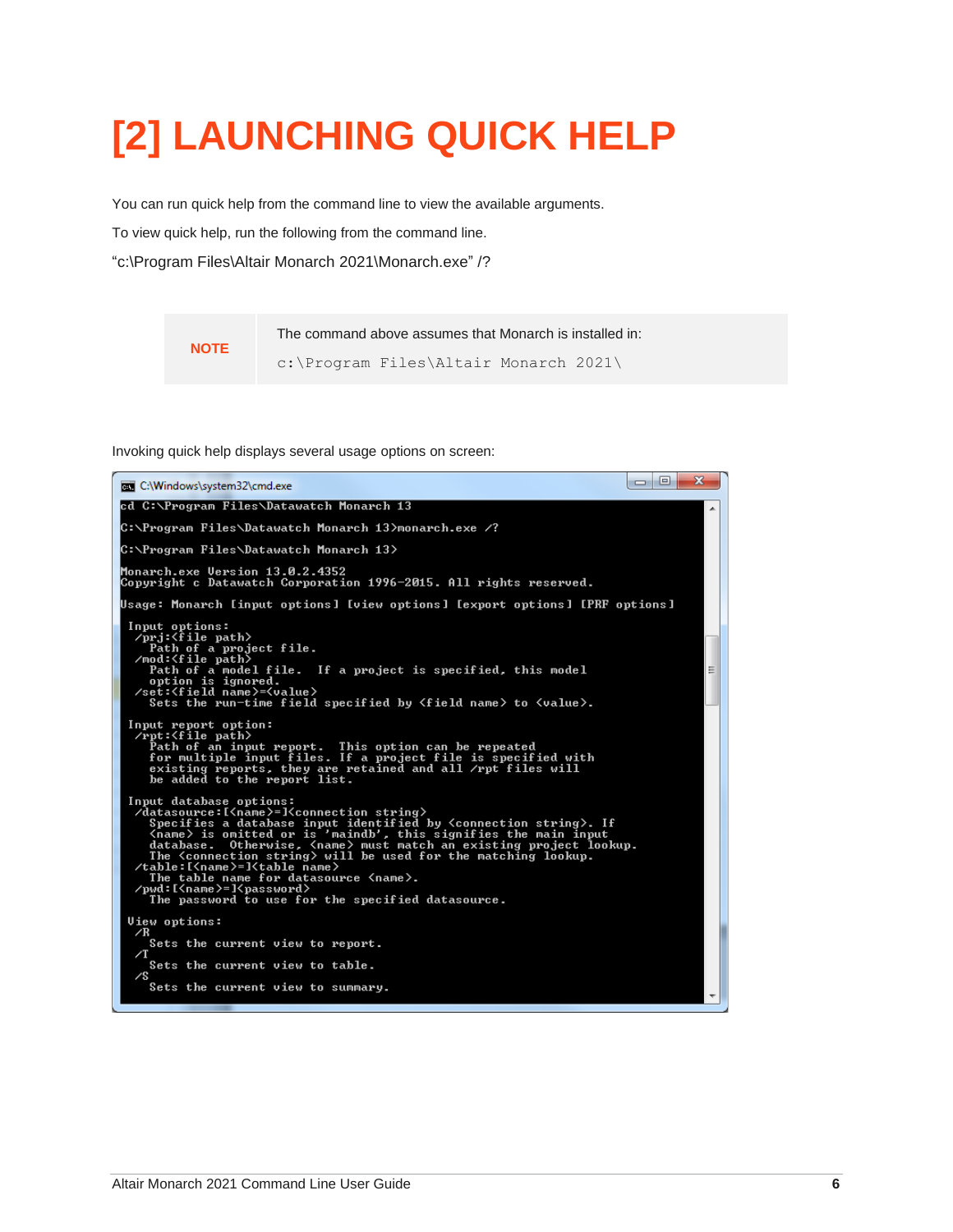# <span id="page-8-0"></span>**[3] USING CLASSIC COMMAND LINES TO EXPORT DATA**

Once you have created a Model file for a Monarch session, you can use a Monarch command line to by-pass the Monarch menus and automatically launch a Monarch session and export data to any supported file format. By creating an icon that includes the command line, you can easily run the same Monarch session in the future. The command line syntax for exporting Monarch data is:

Monarch.exe /rpt:[Report File] /mod:[Model File] /exp:[Export File]

where [Export File] is the path of the export file you want to create.

For password-protected PDF files, the following syntax is used:

```
Monarch.exe /rpt:[Report File@Password] /mod:[Model File] /exp:[Export File]
```
**NOTE**

You may replace the /rpt and /mod parameters with a /prj parameter for a Project file that you want to use as input in the session. If the view parameter is omitted, Monarch will export data from Table View.

#### **Example:**

The following command line loads the Classic.prn report and the Lesson6.dmod Model file and then creates a text file (Classic.txt) from the data in Table View:

```
Monarch.exe /rpt:"C:\Users\Public\Documents\Altair
Monarch\Reports\classic.prn" /mod:"C:\Users\Public\Documents\Altair
Monarch\Models\lesson6.dmod" /exp:"classic.txt" /T
```
The command above assumes, for simplicity, that your report and Model folders are located in C:\Users\Public\Documents\Altair Monarch\Reports\ and C:\Users\Public\Documents\Altair Monarch\Models\, respectively.

In most practical cases, your report and Model files will likely be located elsewhere.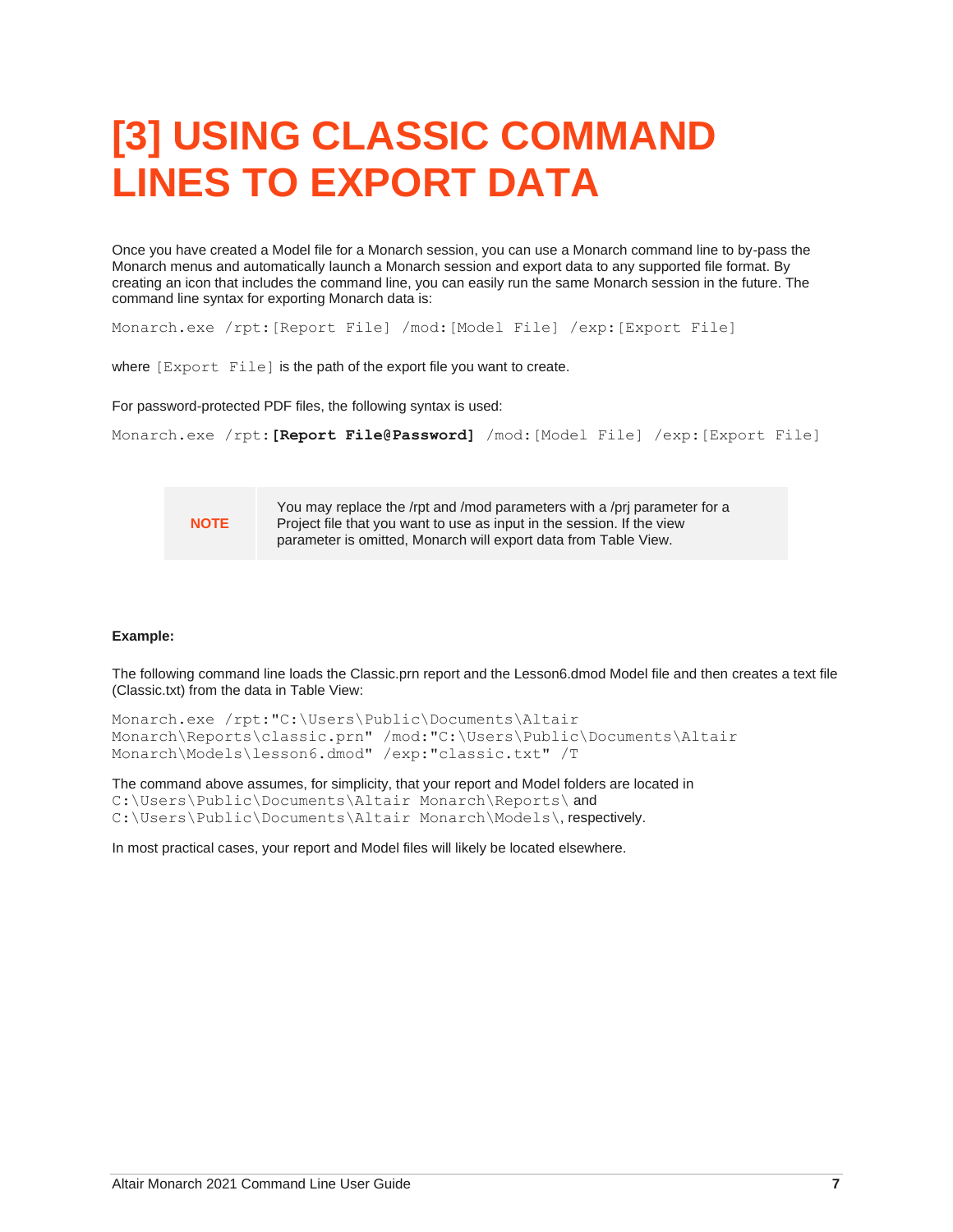# <span id="page-9-0"></span>**[4] DATA PREP STUDIO COMMAND LINE INTERFACE**

The Command Line Interface in Data Prep Studio is of two types:

#### ❑ **Interactive**

- Can execute via the main executable file
- Launches an instance of the application
- No additional license required

#### ❑ **Non-interactive**

- Requires a separate executable file to run
- Does not launch the application; runs silently from the command line
- Additional license required

<span id="page-9-1"></span>The tables below describe the command line parameters available in Data Prep Studio.

#### **PARAMETER DESCRIPTION TYPE** /rpt:<File Path[:p=password]> Brings up an interactive session in Report Design with the list of report files being modeled together. Can be set multiple times. Optional parameter: :p Interactive only /delim:<File Path> Opens a new delimited text load plan using the file path provided. Can be set multiple times. Both /excel:<File Path[:t=table][:p=password]> Opens a new Excel load plan using the file path provided. Can be set multiple times. If the table is not specified and only one table is available, this table will be loaded. If the table is not specified and multiple tables are available, the table explorer will be launched. The table and password can be specified in any order. Optional parameters: :t, :p :t is **required** in the non-interactive type. Both\*

### **INPUT OPTIONS**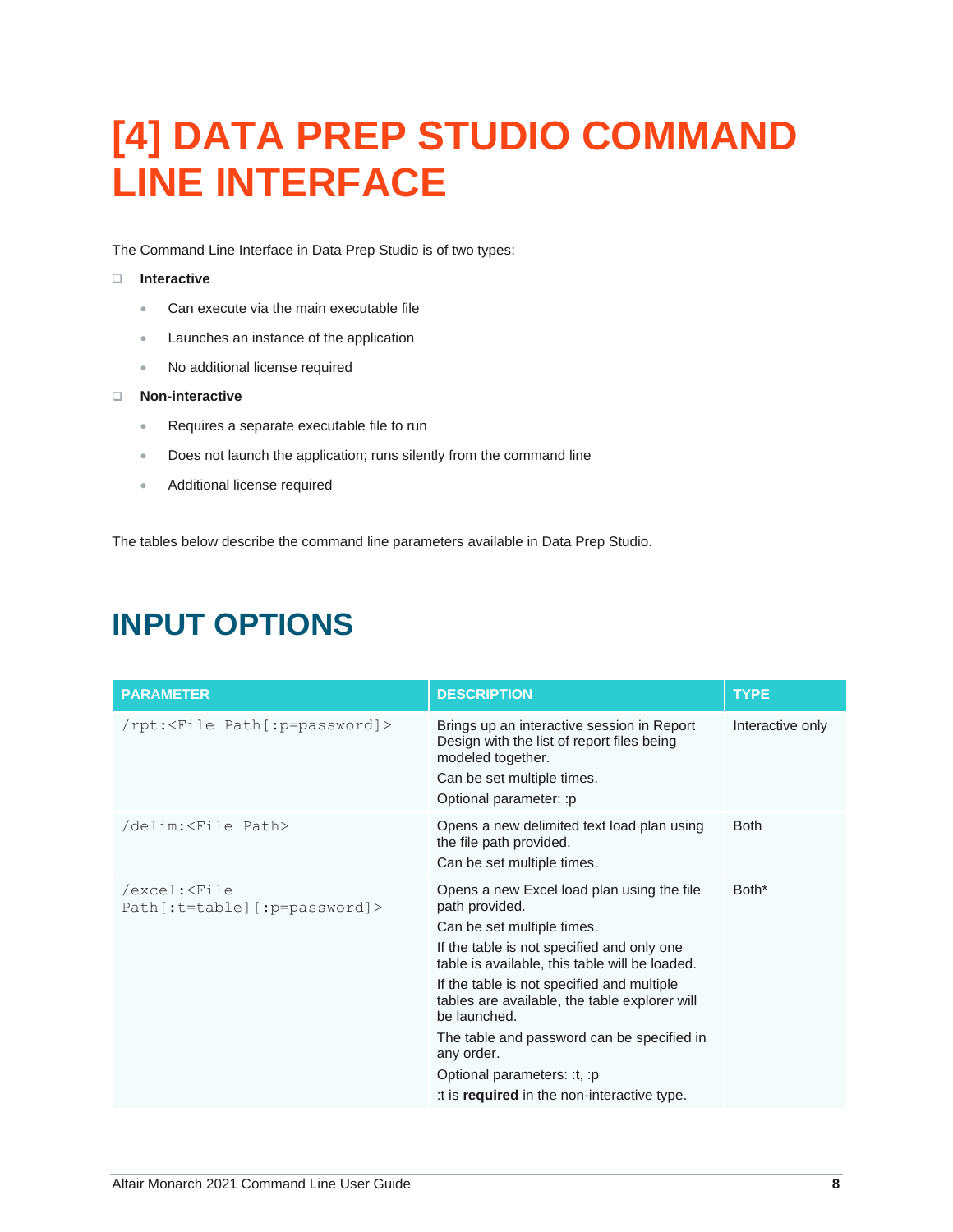| <b>PARAMETER</b>                                                                           | <b>DESCRIPTION</b>                                                                                                                                                                                                                                                                                                                                                                                                                                                                                                                                                                                                                                                                                                                                        | <b>TYPE</b> |
|--------------------------------------------------------------------------------------------|-----------------------------------------------------------------------------------------------------------------------------------------------------------------------------------------------------------------------------------------------------------------------------------------------------------------------------------------------------------------------------------------------------------------------------------------------------------------------------------------------------------------------------------------------------------------------------------------------------------------------------------------------------------------------------------------------------------------------------------------------------------|-------------|
| /access: <file<br>Path[:t=table][:p=password]&gt;</file<br>                                | Opens a new Access load plan using the file<br>path provided.<br>Can be set multiple times.<br>If the table is not specified and only one<br>table is available, this table will be loaded.<br>If the table is not specified and multiple<br>tables are available, the table explorer will<br>be launched.<br>The table and password can be specified in<br>any order.<br>Optional parameters: :t, :p<br>:t is required in the non-interactive type.                                                                                                                                                                                                                                                                                                      | Both*       |
| /append: [:type=Type]<br>$[ :t = tableName]$                                               | Appends the list of input tables.<br>Type can be: {name, order}.<br>Only one append is allowed as part of the<br>command string; any that are seen after the<br>first will be discarded.<br>This flag will append any eligible tables that<br>were part of the command: delimited tables<br>and Excel/Access with a single table or table<br>specified.<br>The desired name for the append table<br>produced can be supplied with the ":t="<br>option AFTER a type is applied, if any.<br>If no table name is specified the default<br>name 'Append' is used and disambiguated<br>accordingly.<br>Optional parameters: :type, :t                                                                                                                          | <b>Both</b> |
| /dpwx: <file path[:p="password]"></file>                                                   | Opens the specified Workspace file.<br>If this flag is used, any files that are opened<br>with the other flags will be opened in the<br>context of this Workspace.<br>A password can be entered in the case of<br>encrypted Workspaces.<br>Optional parameters: :p                                                                                                                                                                                                                                                                                                                                                                                                                                                                                        | Both        |
| /setrtp: <field name=""> =<field<br>Value&gt;[:scope=Scope][:type=Type]</field<br></field> | Sets a runtime parameter named [Field<br>Name] to the value [Field Value] from the<br>command line, instead of typing the values<br>into a dialog box.<br>If all runtime parameters are fulfilled from the<br>command line, the corresponding dialog is<br>suppressed upon program startup.<br>[:Scope] {a, application, w, workspace} for<br>application and workspace settings.<br>The scope is optional; if it is not specified,<br>then duplicates will be resolved in the usage<br>of the application version of the parameter.<br>Type {t, text, n, numeric, d, date} is optional<br>and only necessary in the presence of RTP<br>values of the same scope with the same<br>name and different types (DPS allows this<br>scenario, unlike Classic). | <b>Both</b> |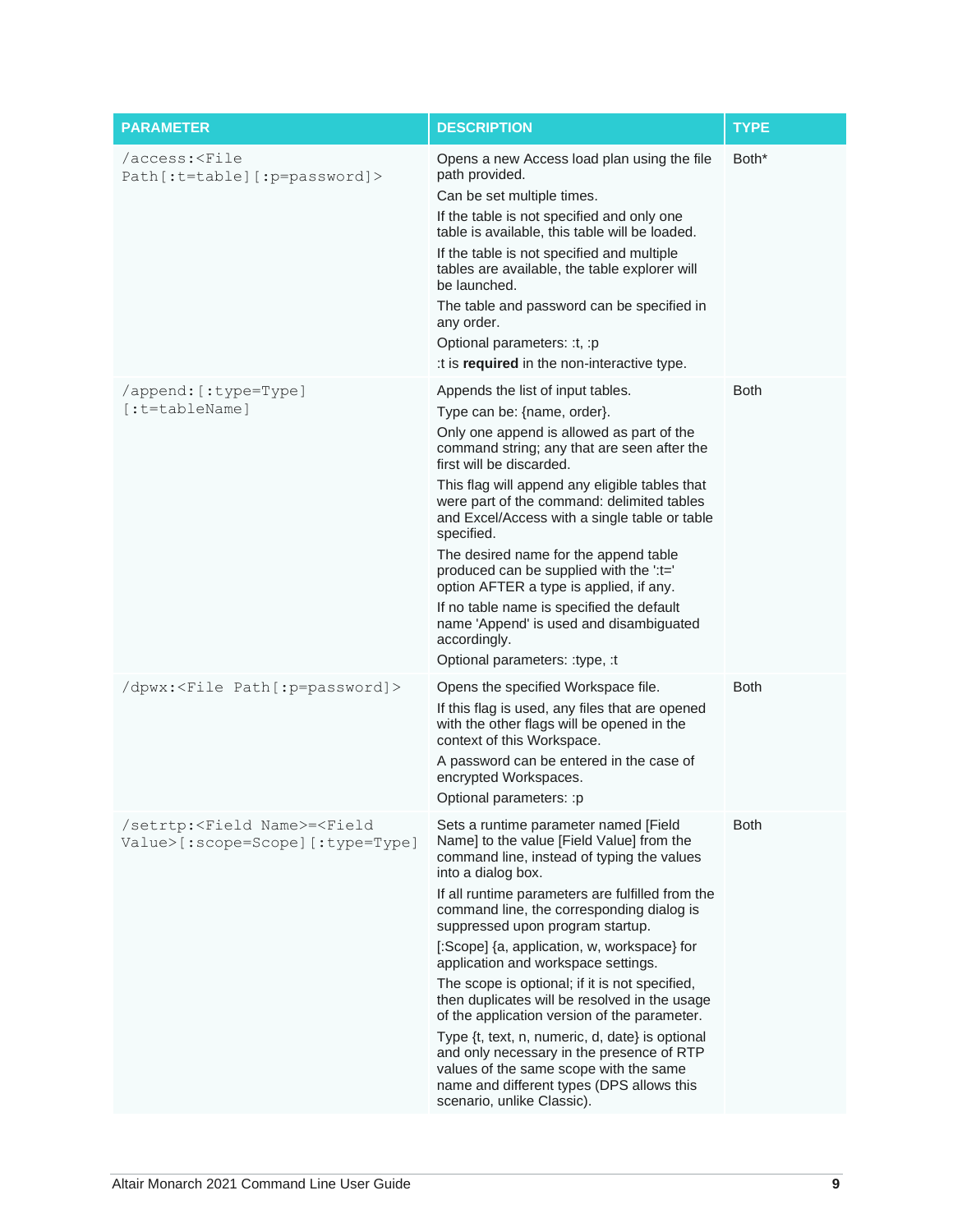| <b>PARAMETER</b> | <b>DESCRIPTION</b>                                                                                | <b>TYPE</b> |
|------------------|---------------------------------------------------------------------------------------------------|-------------|
|                  | If this type of duplication is present and Type<br>is not specified, the first type found is set. |             |
|                  | Can be set multiple times.                                                                        |             |
|                  | Optional parameters: :s, :type                                                                    |             |

<span id="page-11-0"></span>\* In non-interactive mode, the /excel and /access flags are not valid unless a :t= modifier is present.

## **INPUT PATH OPTIONS**

| <b>PARAMETER</b>                                                                   | <b>DESCRIPTION</b>                                                                                                                                                                                                                                                                                                      | <b>TYPE</b>             |
|------------------------------------------------------------------------------------|-------------------------------------------------------------------------------------------------------------------------------------------------------------------------------------------------------------------------------------------------------------------------------------------------------------------------|-------------------------|
| /src: <file path[:p="password]]&lt;br"><math>\langle</math>:t=table&gt;&gt;</file> | Sets the path for the indicated file-based<br>load plan.<br>Setting this property will overwrite the path<br>previously specified in the Workspace.                                                                                                                                                                     | Non-interactive<br>only |
|                                                                                    | A password can be set if required, but can<br>be omitted if not.                                                                                                                                                                                                                                                        |                         |
|                                                                                    | t specifies the table to be re-pathed.                                                                                                                                                                                                                                                                                  |                         |
|                                                                                    | To access child tables, delimit with the @<br>character. If a table name is using the $@$<br>character, the $@$ in the command can be<br>"escaped" by adding an additional @. If<br>two sub-tables have the same name in the<br>path, an error is returned.<br>Can be set multiple times for a multi-file<br>load plan. |                         |

## <span id="page-11-1"></span>**EXPORT OPTIONS**

| <b>PARAMETER</b>                                                                                                                                | <b>DESCRIPTION</b>                                                                                                                                                                                                                                                                                                                                                                                                                                                                                                | <b>TYPE</b>             |
|-------------------------------------------------------------------------------------------------------------------------------------------------|-------------------------------------------------------------------------------------------------------------------------------------------------------------------------------------------------------------------------------------------------------------------------------------------------------------------------------------------------------------------------------------------------------------------------------------------------------------------------------------------------------------------|-------------------------|
| /exp: <file path<:t="table"><br/><math>\langle</math>:fo=fileOption&gt;<br/>[:to=tableOption]<br/><math>[:</math>tn=exportTableName]&gt;</file> | Executes an export of the specified target<br>table to the specified path.<br>: t specifies the table to be exported.<br>To access child tables, delimit with the @<br>character. If a table name uses the $@$<br>character, the $@$ in the command can be<br>"escaped" by adding an additional @. If two<br>sub-tables have the same name in the<br>path, an error is returned.<br>Optional parameters: : to (required for Excel<br>and Access), :tn<br>Can be set multiple times for a multi-file<br>load plan. | Non-interactive<br>only |